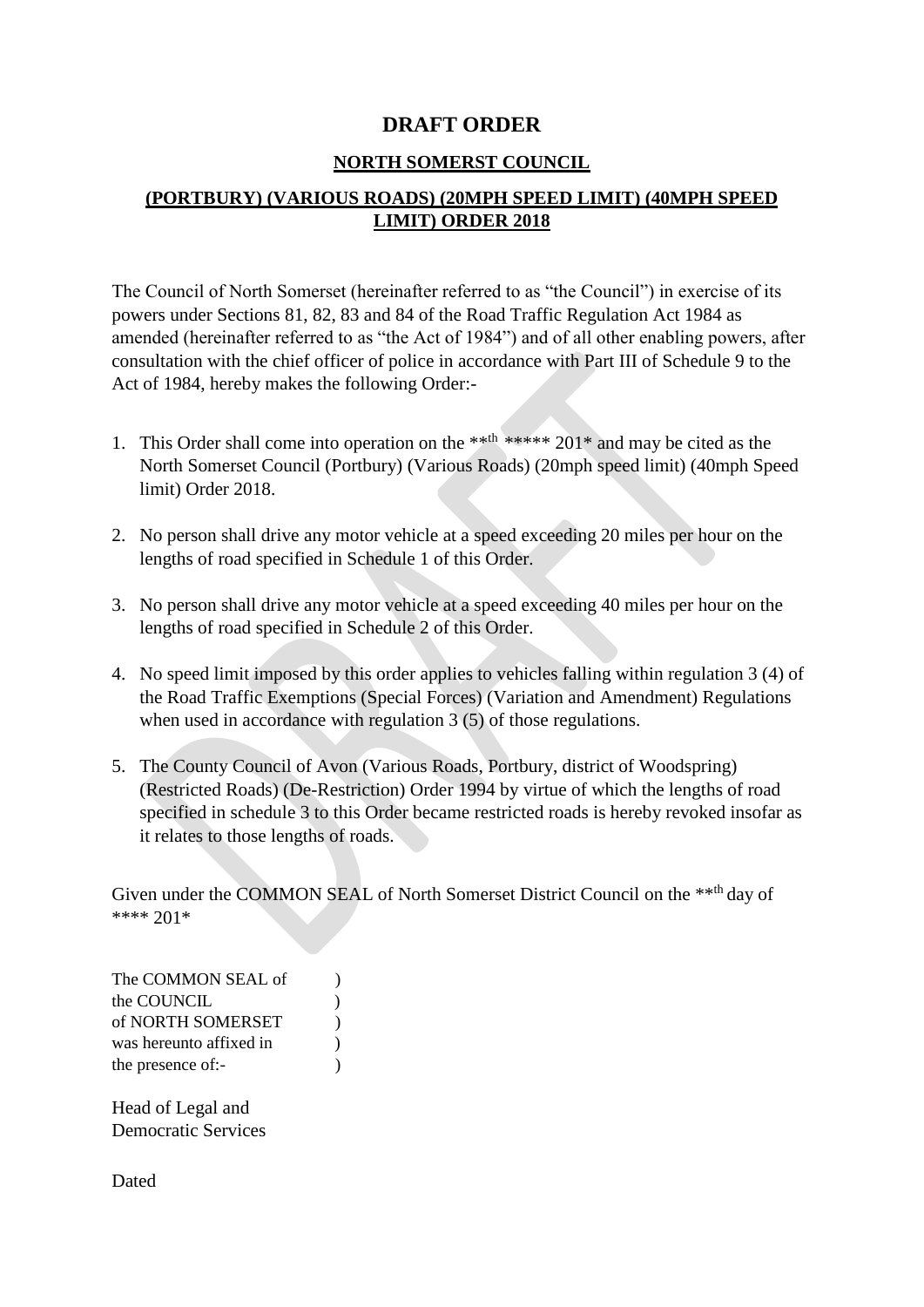### **SCHEDULE 1** Proposed 20mph Speed Limit

| <b>BRITTAN PLACE -</b> | Its entire length                                                                                                                         |
|------------------------|-------------------------------------------------------------------------------------------------------------------------------------------|
| <b>CASWELL LANE -</b>  | From its junction with Station Road and<br>High Street to a point 196 south west of<br>its junction with Station Road and High<br>Street. |
| <b>CHURCH LANE -</b>   | From its western junction with High<br>Street to a point 96m North East of its<br>western junction with High Street.                      |
| <b>FORGE END-</b>      | Its entire length                                                                                                                         |
| <b>HIGH STREET -</b>   | From its junction with Caswell Lane and<br>Station Road to a point 222m east of its<br>junction with Mill Lane.                           |
| <b>HILLSIDE -</b>      | Its entire length                                                                                                                         |
| <b>MILL CLOSE -</b>    | Its entire length                                                                                                                         |
| <b>MILL LANE -</b>     | From its junction with High Street to a<br>point 10m south east of its junction with<br>Mill Close.                                       |
| <b>PRIORY ROAD-</b>    | Its entire length including the two north<br>western Spurs and the south eastern spur.                                                    |
| <b>STATION ROAD -</b>  | Its entire length                                                                                                                         |

# **SCHEDULE 2**  Proposed 40mph Speed Limit

**MILL LANE -** From a point 10m south east of its junction with Mill Close to a point 29m north west of its junction with Portbury Lane and Failand Lane.